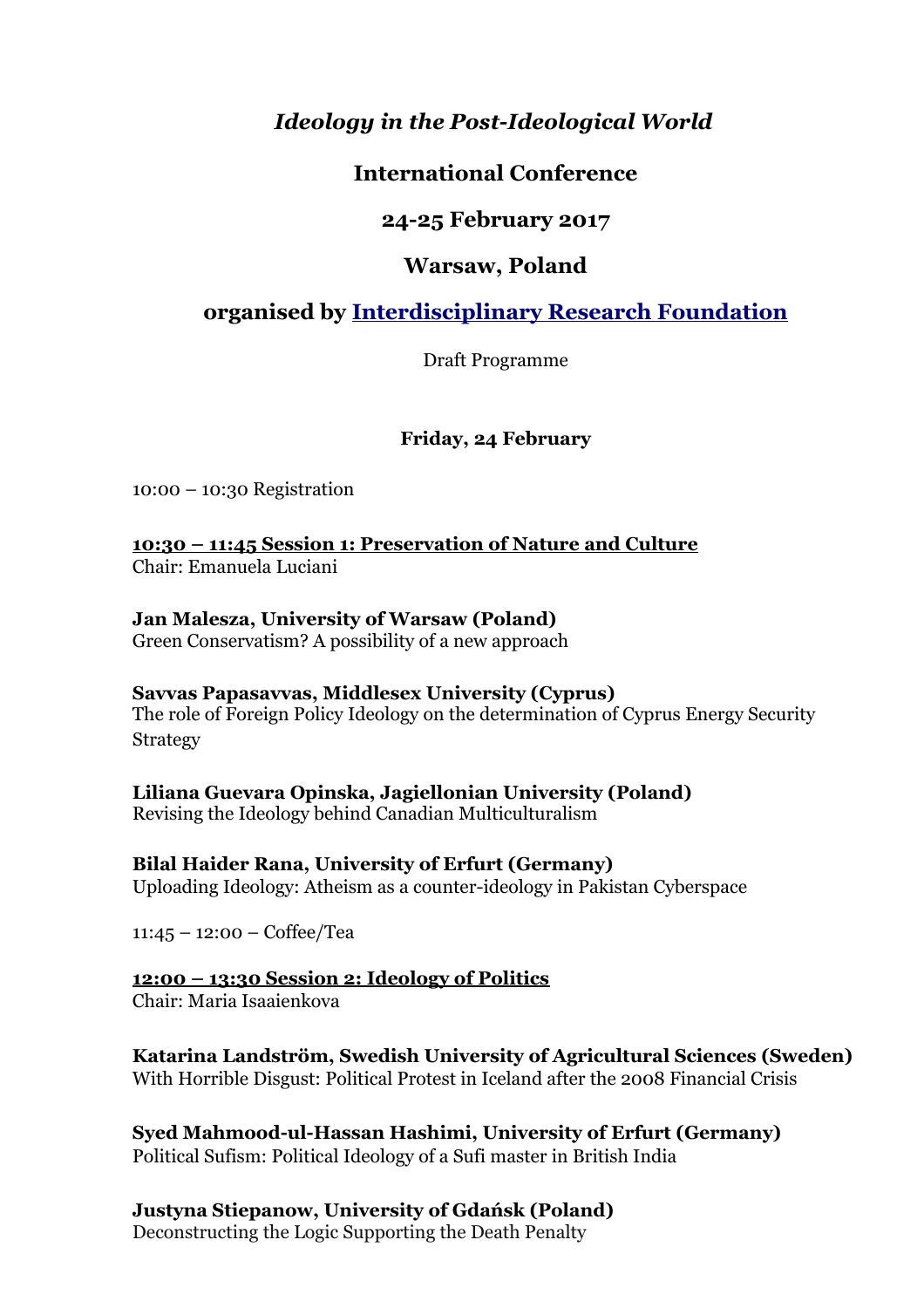13:30 – 14:30 – Lunch

# **14:30 – 16:00 Session 3: Ideology of Consumption and Capitalism**

Chair: Liliana Guevara Opinska

#### **Emanuela Luciani, University of Helsinki (Helsinki)**

Citizenship and Consumption in Postmodernity

#### **Oscar Jansson, Uppsala University (Sweden)**

Lost in a Metaphor: the curious relation between feudal tribute and capitalist household consumption

#### **Sanem Yamak Ates, Karabuk University (Turkey)**

"Matrix Reloaded, "Neo"s save the capitalism: Old ideologies in their "neo" forms in the age of late capitalism"

16:00 – Warsaw City Tour

#### **Saturday, 25 February**

#### **10:00 – 11:30 Session 4: Philosophy of Ideology**

Chair: Oscar Jansson

#### **Tamás Tóth, University of Lower Silesia (Poland)**

Neither rabbit, nor duck - a post-Marxian attempt to reformulate ideology in discourse theory

#### **Dovydas Caturianas, University of Vilnius (Lithuania)**

The genealogy of ideological thinking in Eric Voegelin's works

#### **Anna Marynowska, Nicolaus Copernicus University (Poland)**

Critical Analysis of the "crusade against ISIS" discourse in British and American press

#### **Pranjal Protim Barua, Center for English Studies, Jawaharlal Nehru University (India)**

Identity of Literature in Crisis: Re-Imagining the Scope of Literature Vis-A-Vis the Nexus of Power and Ideology in Formulating Structures of 'Truth'

 $11:30 - 11:45 - \text{Tea/Coffee}$ 

#### **11:45 – 13:30 Session 5: Ideology in Art and Media**

Chair: Maria Isaaienkova

#### **Agnieszka Urbańczyk, Jagiellonian University (Poland)**

The Dangers of Oversimplification: The 'Star Wars' Mythos as a Means of Contradictory Political Propaganda